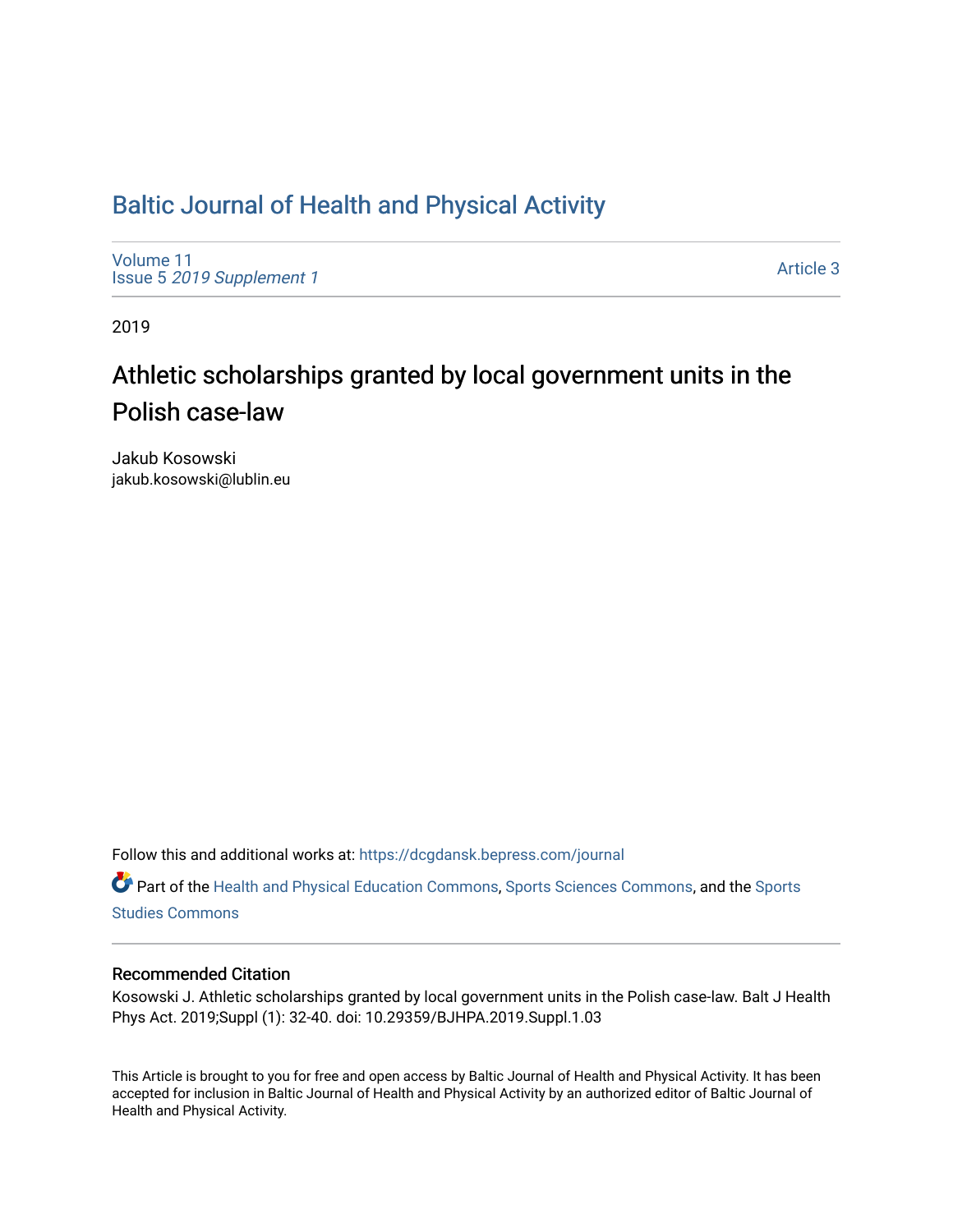# **Athletic scholarships granted by local government units in the Polish case-law**

<sup>1</sup> Faculty of Law and Administration, Marii Curie-Skłodowska University in Lublin

#### Jakub Kosowski<sup>1, 2</sup>

**Authors' Contribution:**

- **A** Study Design
- **B** Data Collection
- **C** Statistical Analysis
- **D** Data Interpretation
- **E** Manuscript Preparation
- **F** Literature Search **G** Funds Collection
- 

<sup>2</sup> Department of Sport and Tourism, Lublin City Office

| abstract                     |                                                                                                                                                                                                                                                                                                                                                                                          |
|------------------------------|------------------------------------------------------------------------------------------------------------------------------------------------------------------------------------------------------------------------------------------------------------------------------------------------------------------------------------------------------------------------------------------|
| <b>Background:</b>           | This paper discusses one of the key issues in the field of supporting sport activities by local government<br>units, namely athletic scholarships. It is aimed at providing a comprehensive legal analysis of the above<br>issue, including the abundant case-law regarding this matter.                                                                                                 |
| <b>Material and methods:</b> | For purposes of the study, the criteria of eligibility for athletic scholarships were divided into subjective<br>and objective criteria. Based on them, the scholarly opinion and case-law on the topic have been<br>analysed. The study has also pointed to often diverse positions expressed in the practice of applying<br>the law.                                                   |
| Results:                     | The results of the research lead to the conclusion that it is not possible, under the Polish Sports Act<br>currently in force, to draw up a resolution by a local government unit's law-making body that would<br>fully reflect the intentions of the local government authorities. Thus, this article presents the admissible<br>directions of action by local government units.        |
| <b>Conclusions:</b>          | Several variants of solutions have been proposed in terms of shaping the subjective and objective<br>criteria of eligibility for granting athletic scholarships which are compliant with the law and current<br>judicial decisions of Polish courts. The author is also of the opinion that the provisions of the Act need<br>to be amended, as proposed in de lege ferenda conclusions. |
| Key words:                   | sports law, athletic scholarships, sports scholarship, local government unit, court decisions, case law.                                                                                                                                                                                                                                                                                 |

#### **article details**

|                               | Article statistics: Word count: 4,028; Tables: 0; Figures: 0; References: 7                                                                                                                                                                                                                                                                                                                                                                                                                                                                                                                                                                                                                                                                                                                                                                                   |
|-------------------------------|---------------------------------------------------------------------------------------------------------------------------------------------------------------------------------------------------------------------------------------------------------------------------------------------------------------------------------------------------------------------------------------------------------------------------------------------------------------------------------------------------------------------------------------------------------------------------------------------------------------------------------------------------------------------------------------------------------------------------------------------------------------------------------------------------------------------------------------------------------------|
|                               | Received: April 2018; Accepted: April 2019; Published: June 2019                                                                                                                                                                                                                                                                                                                                                                                                                                                                                                                                                                                                                                                                                                                                                                                              |
| <b>Full-text PDF:</b>         | http://www.balticsportscience.com                                                                                                                                                                                                                                                                                                                                                                                                                                                                                                                                                                                                                                                                                                                                                                                                                             |
| Copyright                     | © Gdansk University of Physical Education and Sport, Poland                                                                                                                                                                                                                                                                                                                                                                                                                                                                                                                                                                                                                                                                                                                                                                                                   |
| Indexation:                   | Celdes, Clarivate Analytics Emerging Sources Citation Index (ESCI), CNKI Scholar (China National Knowledge<br>Infrastructure), CNPIEC, De Gruyter - IBR (International Bibliography of Reviews of Scholarly Literature in<br>the Humanities and Social Sciences), De Gruyter - IBZ (International Bibliography of Periodical Literature in<br>the Humanities and Social Sciences), DOAJ, EBSCO - Central & Eastern European Academic Source, EBSCO -<br>SPORTDiscus, EBSCO Discovery Service, Google Scholar, Index Copernicus, J-Gate, Naviga (Softweco, Primo<br>Central (ExLibris), ProQuest - Family Health, ProQuest - Health & Medical Complete, ProQuest - Illustrata: Health<br>Sciences, ProQuest - Nursing & Allied Health Source, Summon (Serials Solutions/ProQuest, TDOne (TDNet),<br>Ulrich's Periodicals Directory/ulrichsweb, WorldCat (OCLC) |
| <b>Fundina:</b>               | This research received no specific grant from any funding agency in the public, commercial, or not-for-profit sectors.                                                                                                                                                                                                                                                                                                                                                                                                                                                                                                                                                                                                                                                                                                                                        |
| <b>Conflict of interests:</b> | Authors have declared that no competing interest exists.                                                                                                                                                                                                                                                                                                                                                                                                                                                                                                                                                                                                                                                                                                                                                                                                      |
| <b>Corresponding author:</b>  | Corresponding author: Dr. Jakub Kosowski, W. Żywnego St. 6/48, 20-854 Lublin, mobile: +48 605-519-040;<br>E-mail: jakub.kosowski@lublin.eu                                                                                                                                                                                                                                                                                                                                                                                                                                                                                                                                                                                                                                                                                                                    |
| <b>Open Access License:</b>   | This is an open access article distributed under the terms of the Creative Commons Attribution-Non-commercial 4.0<br>International (http://creativecommons.org/licenses/by-nc/4.0/), which permits use, distribution, and reproduction in<br>any medium, provided the original work is properly cited, the use is non-commercial and is otherwise in compliance<br>with the license.                                                                                                                                                                                                                                                                                                                                                                                                                                                                          |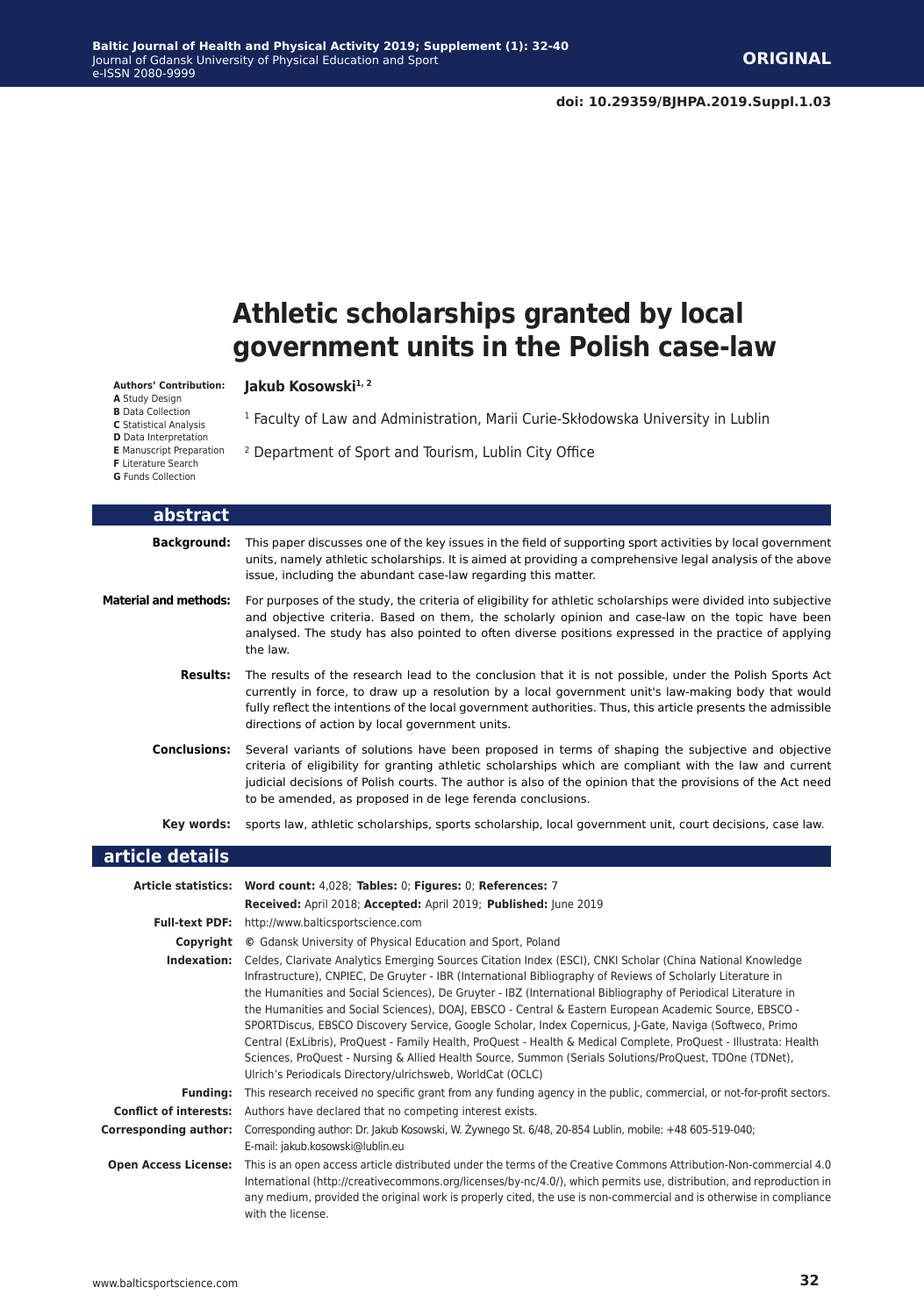## **introduction**

Statutory tasks of Polish local government units include the support for the development of physical culture. Essentially, this task can be implemented in several various ways, as evidenced by the practice. This includes grants for non-governmental organizations, gratuitous lending of sports facilities, or awarding prizes and athletic scholarships. Athletic scholarships constitute a very peculiar form of promoting physical culture. This peculiarity stems from the relationship between local citizens and the local government unit, as opposed to the relationship between the local government unit and sports clubs as it is in other cases. The second important aspect covers applying the administrative procedure in the field of granting athletic scholarships, which entails the need to issue an administrative decision and naturally implies other legal effects, such as granting the right to challenge the decision if disadvantageous to the party concerned. This may result in the situation that the period of waiting for the decision to become final may take even up to nearly two years. Therefore, it is important to define the rules for granting athletic scholarships set out in the resolution of a local government unit's law-making body in a manner preventing any doubts from the perspective of the case-law which is now already abundant.

Since the date of its adoption, the Sports Act currently in force has not changed in terms of the legal basis for granting athletic scholarships by local government units. In this respect, it is worth noting that Article 35 of the Act of 29 July 2005 on competitive sports (Journal of Laws of 2005, No. 155, item 1298, as amended), which had been in force until the adoption of the Sports Act [1, p. 188–189] [2, p. 95], [3, p. 156], [4, p. 364], comprised similar content. The short period of validity of the Act on competitive sports, combined with the poor legal awareness in this area, resulted in a small number of judicial decisions in this matter issued by 2010. The situation under the currently effective Act is clearly different. The abundant case-law has resulted both from the practice of appealing against individual decisions on the refusal to grant athletic scholarships and, above all, from applying for all or part of the provisions of the resolutions of local government unit's law-making bodies be annulled. In this study, I am going to refer to doubts raised in the case-law, and to propose variants of legal solutions that are in line with the current established case-law.

### **material and method**

Article 31 of the Sports Act stipulates that local government units may establish and fund for a specified period of time athletic scholarships payable to natural persons for their sporting achievements, and that the law-making body of such a unit may enact, by way of a resolution, detailed rules, procedures for granting and deprivation of athletic scholarships, their types and amounts paid as athletic scholarships, taking into account the importance of a given sport discipline for this local government unit and the sports results achieved by that person. The analysis of the literature on the subject and the case-law leads to the conclusion that we can distinguish two groups of criteria: subjective and objective.

### **results**

#### **subjective criteria of eligibility for athletic scholarships**

The subjective criteria may include the following: registered and actual address of residence in the territory of the local government unit, specific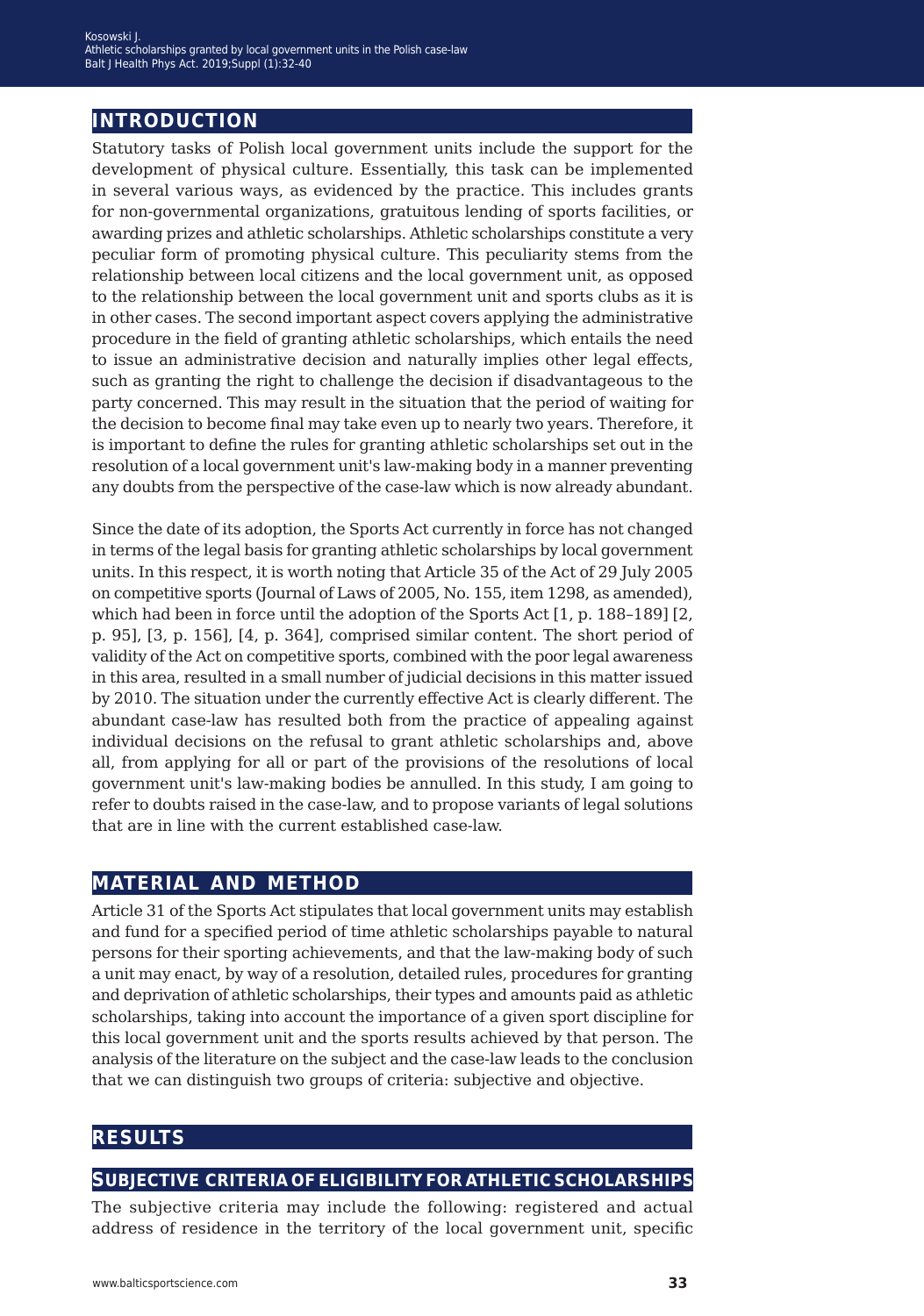age, person/entity authorised to submit the scholarship application, or the fact of representing a sports club established in the area of a given unit.

It is a common practice that local government units make the scholarship conditional upon registered residence address in the area of the commune. Administrative courts have widely declared such regulations invalid, pointing that it is actual residents of a commune that should be beneficiaries of athletic scholarships (see the judgement of the Regional Administrative Court in Rzeszów of 12 September 2017, II SA/Rz 696/17, LEX No. 2371334; judgement of the Administrative Court in Białystok of 13 October 2017, II SA/Bk 526/17, LEX No. 2391582; judgement of the Supreme Administrative Court in Warsaw of 20 September 2017, II GSK 2861/15, LEX No. 2406590; judgement of the Administrative Court in Warsaw of 5 July 2017, II GSK 2776/15, LEX No. 2351650; judgement of the Regional Administrative Court in Krakow of 19 January 2017, II SA/Kr 1386/16, LEX No. 2240905). Therefore, the requirement should be rather to submit a statement that a given person actually resides in the area of the commune, and this may not be combined with the administrative category of the registered address of residence.

As regards the age criterion, it should be noted that the prevailing line in judicial decisions of administrative courts is that it is impossible to formulate the age criterion as an eligibility criterion to apply for a scholarship. It has been pointed out that according to Article 31 paragraph 1 in conjunction with paragraph 3 of the Sports Act, athletic scholarships are addressed to all individuals, so the legislature does not consider the award of benefits conditional upon the age status (judgement of the Regional Administrative Court in Łódź of 15 November 2017, II SA/Łd 673/17, Lex No. 2408130; judgement of the Supreme Administrative Court in Warsaw of 20 September 2017, II GSK 2861/15, LEX No. 2406590; judgement of the Regional Administrative Court in Krakow of 19 January 2017, II SA/Kr 1386/16, LEX No. 2240905). However, the abovementioned line of judicial decisions is ambiguous. For example, the Regional Administrative Court in Lublin, in the judgement of 21 September 2017 (II SA/ Lu 564/16, LEX No. 2388584), having carried out functional interpretation, found that it was possible to formulate such a constraint, which in my opinion is linked to the analysis of subjective criteria to be discussed further in this study.

An athletic scholarship, in accordance with Article 31 of the Sports Act, is a benefit intended for individuals. In addition, I have already mentioned that it is granted by way of an administrative procedure in which the athlete should enjoy the status of a party. This makes it impossible to apply for a scholarship by an entity other than an athlete, i.e. a sports club, a coach, a sports association, a third party (judgement of the Regional Administrative Court in Białystok of 13 October 2017, II SA/Bk 526/17, LEX No. 2391582). Of course, this does not apply to a situation where an underage athlete is represented by his or her parents or legal guardians. However, a certain diversity in the case-law on the topic should be noticed. The Regional Administrative Court in Bydgoszcz in the judgment of 28 February 2017 (II SA/Bd 1472/16, LEX No. 2284711), having analysed the case in in the context of the constitutional principle of equality, did not find any breach of law in the event of the sports club of the athlete concerned or a municipal council committee applying for the scholarship. However, the arguments used to substantiate the judgement failed to define the key problem. In terms of conducting administrative proceedings, this view implies far-reaching consequences. In such a situation, the athlete is a beneficiary while not being the applicant, thus we can theoretically imagine a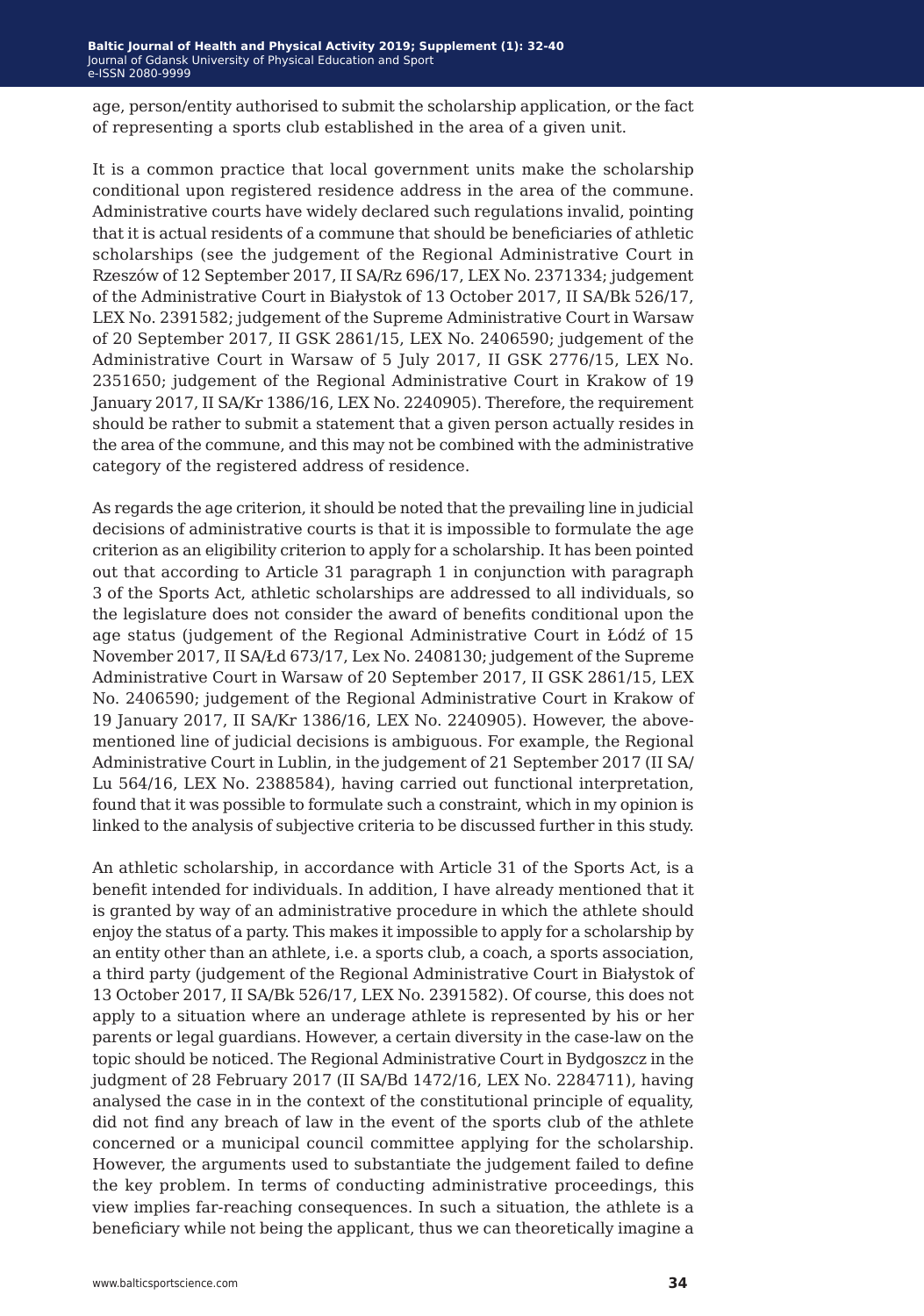situation when the application is submitted against his or her will. A problem also arises about how to define the status of a party to such proceedings. However, this question goes beyond the scope of this study.

The criterion of membership of a sports club should be considered in two ways. First, by laying down a restriction that only a member of a sports club (regardless of the location of the club) may be awarded the athletic scholarship. Administrative courts very rightly have taken the view that depriving nonmember athletes of the possibility of being granted an athletic scholarship is not acceptable, especially that the Sport Act allows such athletes to participate in sports competition (judgement of the Regional Administrative Court in Łódź of 15 November 2017, II SA/Łd 673/17, Lex No. 2408130; judgement of the Supreme Administrative Court in Warsaw of 5 July 2017, II GSK 2776/15, LEX No. 2351650; judgement of the Regional Administrative Court in Gliwice of 23 February 2017, III SA/Gl 1206/16, LEX No. 2258453; judgement of the Regional Administrative Court in Gdańsk of 23 February 2017, III SA/ Gd 1126/16, LEX No. 2254407; judgement of the Regional Administrative Court in Gdańsk of 16 February 2017, III SA/Gd 1109/16, LEX No. 2239146; judgement of the Regional Administrative Court in Olsztyn of 12 January 2017, II SA/Ol 1382/16, LEX No. 2202346). Depriving non-affiliated athletes of the right to be granted scholarships would unreasonably differentiate the legal situation of these two groups of athletes. As T. Dauerman rightly pointed out, the application of such criteria is contrary to the purpose of the Sports Act and the constitutional principle of equality before the law set out in Article 32 of the Constitution of the Republic of Poland [5].The second aspect is related to setting out the condition that the sports club concerned must be based in the territory of a given commune. Due to the fact that responsibilities of a local government unit refer to residents thereof, administrative courts have consistently repealed the formulation of such a restriction (see judgement of the Regional Administrative Court in Białystok of October 13, 2017, II SA / Bk 526/17 , LEX No. 2391582; judgement of the Supreme Administrative Court in Warsaw of 20 September 2017, II GSK 2861/15, LEX No. 2406590; judgement of the Regional Administrative Court in Olsztyn of 28 February 2017, II SA/Ol 20/17, LEX No. 2255757; judgement of the Regional Administrative Court in Gdańsk of 2 February 2017, III SA/Gd 1016/16, LEX No. 2220344; judgement of the Regional Administrative Court in Kraków of 19 January 2017, II SA/Kr 1386/16, LEX no. 2240905; judgement of the Regional Administrative Court in Wrocław of 13 January 2017, III SA/Wr 1320/16, Orzecznictwo w Sprawach Samorządowych 2017, No. 2, p. 63) [6]. It should be noted that it is impossible to award a scholarship to an athlete who is affiliated with a sports club based in the municipality concerned, while residing in another one.

#### **objective criteria of eligibility for athletic scholarships**

The objective criteria may include as follows: doing a particular sport, results achieved at specific competitions, introduction of an entity to evaluate the application.

For the sake of further analysis, it is important to determine whether each resident is entitled to an athletic scholarship or not. In the abstract sense, they surely are, but they must achieve the sport result specified in a relevant resolution of the body of the local government unit. The resolution should also indicate sport disciplines that allow applying for athletic scholarships [4, p. 366], [7, p. 252–253]. The above directly stems from the provision of Article 31 paragraph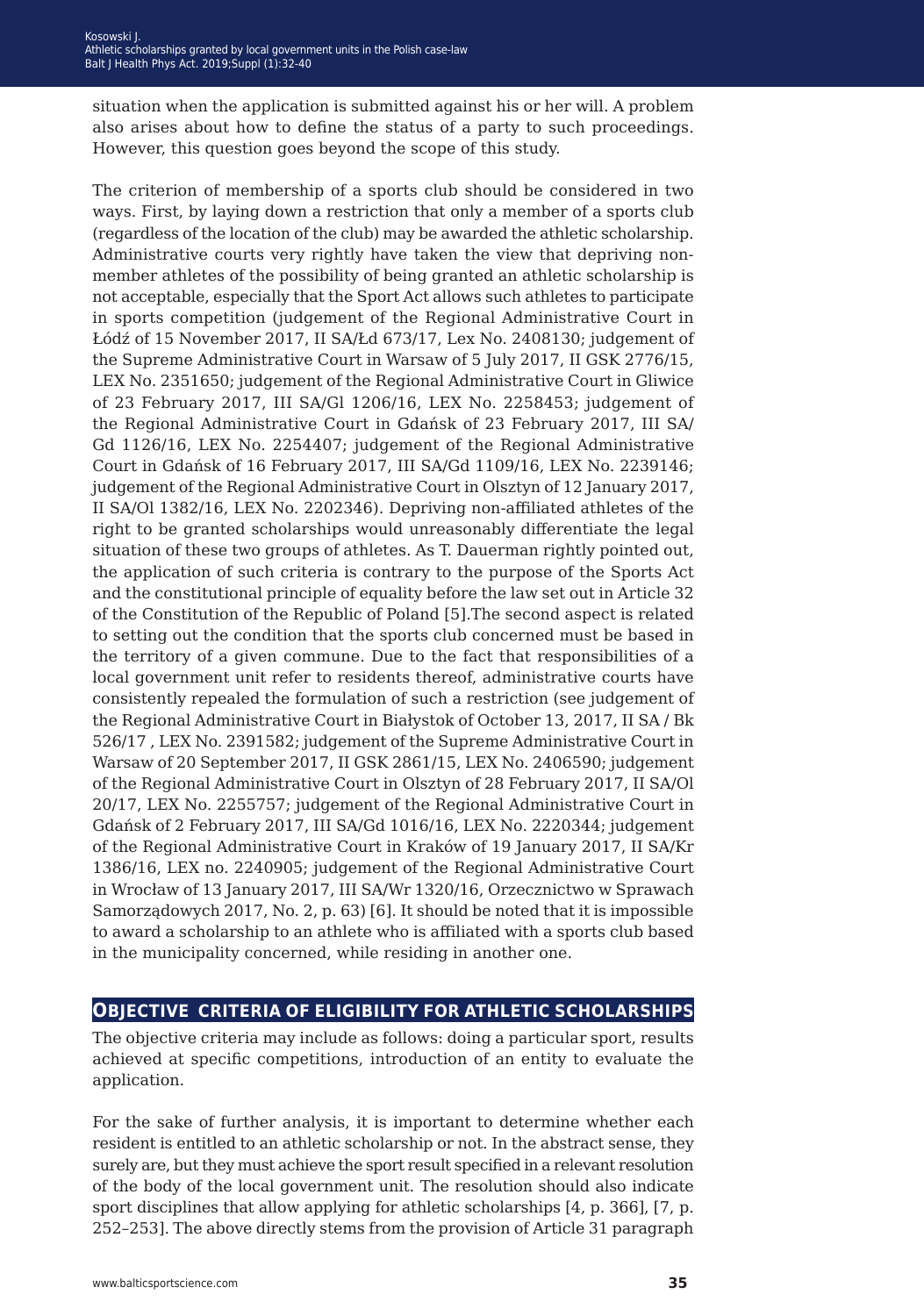#### **Baltic Journal of Health and Physical Activity 2014; 1(1): 1-4 Baltic Journal of Health and Physical Activity 2019; Supplement (1): 32-40** Journal of Gdansk University of Physical Education and Sport Journal of Gdansk University of Physical Education and Sport e-ISSN 2080-9999 e-ISSN 2080-9999

of the Sports Act. Nonetheless, despite such a clear wording of the Act, there are cases where the party questioned such a right of local government units. This issue was unequivocally resolved by the Supreme Administrative Court, which pointed out that it could not be assumed that the provision of Article 31 paragraph 3 of the Sports Act should be interpreted literally, i.e. in a way leading to the conclusion that everyone who practise sport and has sport achievements should be entitled to an athletic scholarship (see: judgement of the Supreme Administrative Court in Warsaw of 19 December 2017, II GSK 4638/16, LEX No. 2434102; judgement of the Supreme Administrative Court in Warsaw of 20 September 2017, II GSK 2861/15, LEX No. 2406590). It should also be noted that the resolution has to list a specific catalogue/group of disciplines deemed to be of particular importance for the local government unit (see: the judgement of the Regional Administrative Court in Bydgoszcz of 29 March 2017, II SA/Bd 1463/16, LEX No. 2283771; judgement of the Regional Administrative Court in Gdańsk of 16 March 2017, III SA/Gd 90/17, LEX No. 2267412). However, the Act does not specify the required number of them. This is within discretion of the bodies of a particular unit of local government. It should be noted, however, that the resolution might list a group of disciplines, e.g. by specifying as follows: "disciplines covered by the programme of the Olympic Games". This criterion refers to a strictly defined list which is widely known in the sports community. This position has been confirmed by judicial decisions of administrative courts, which have recognised that both the textual and teleological interpretation of Article 31 paragraph 3 of the Sports Act leads to the conclusion that the municipality should specify the discipline of its interest, but the legislation did not oblige it to enumerate these disciplines (see: judgement of the Regional Administrative Court in Bydgoszcz of 28 March 2017, II SA/Bd 1455/16, LEX No. 2288580; judgement of the Regional Administrative Court in Gdańsk of 23 February 2017, III SA/Gd 1126/16, LEX No. 2254407; judgement of the Regional Administrative Court in Gdańsk of 2 February 2017, III SA/Gd 989/16, LEX No. 2229989; judgement of the Regional Administrative Court in Gdańsk of 2 February 2017, III SA/Gd 1016/16, LEX No. 2220344; judgement of the Regional Administrative Court in Gliwice of 18 April 2011, III SA/Gl 162/11, LEX No. 994355) [4, p. 366], [7, p. 252]. It must also be added that the Act does not oblige the local government unit to provide detailed grounds to substantiate the selection of disciplines.

Apart from defining the list of disciplines considered to be of importance for a given local government unit, it is also crucial to determine the criterion of sporting achievements. The Act requires such an achievement to be specified in the resolution, but gives the body of that unit discretion how to do that. The literature on the subject points out that "sport achievements" do not mean "the highest" results, so it does not oblige the granting entity to award scholarships solely based on achievements at an international level [5]. The literature rightly notes that this may be a form of support for young athletes who have not yet achieved high sports results [3, p. 156], [4, p. 364–366], [5, p. 251].

As regards the subjective criteria, it is not possible to define a restriction on age or competition status (amateur or professional athlete). Nonetheless, one should consider the legal basis for defining the subjective criteria in this respect. I am referring here to the detailed determination of the sporting achievements, which entitles the applicant to be granted a scholarship. This will be in accordance with Article 31 paragraph 3 of the Sports Act. While it is not be possible to set out the age criterion (e.g. 18 years of age), it is admissible to formulate a subjective criterion, such as awarding a scholarship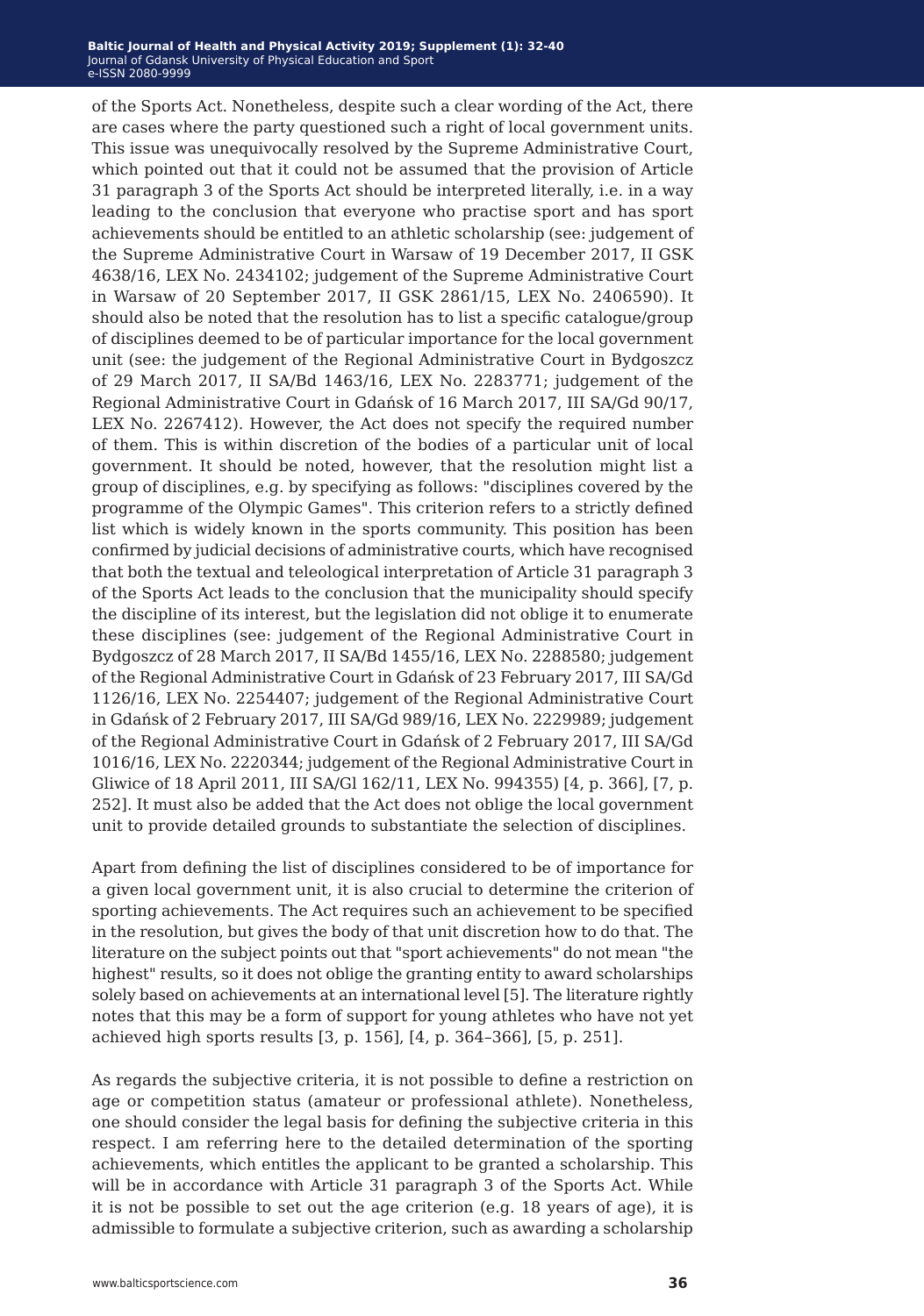only for winning a medal at the Polish Championships level in the adults and youth categories, setting aside medals from the Polish Championships in other age categories (younger ones, e.g. cadet/younger junior, or older ones, e.g. masters). The above right has not been contested by administrative courts in any of the analysed judgements.

The decision-making process related to granting athletic scholarships may not involve entities that have an opinion-giving character (such as a sports council at the local government unit). In this regard, one should agree with the caselaw which has stated that the Sports Act does not provide for such a body (see: judgement of the Regional Administrative Court in Łódź of 15 November 2017, II SA/Łd 673/17, Lex No. 2408130). Moreover, it should be noted that the provisions of a municipal resolution should be expressed in a precise and legible manner, so that those concerned know when they can apply for scholarships. In my opinion, this also eliminates the possibility of incorporating the requirement of consents, recommendations or opinions of sports clubs or sports associations in the process of granting athletic scholarships. While these entities should be considered legitimate to confirm the achievement of a certain sporting result, the introduction of additional responsibilities, even if in the form of a non-binding opinion, may result in far-reaching legal consequences. I refer here to a situation where the sports club deliberately refuses to give an opinion, which, once the athlete being urged to remedy a formal deficiency in the form of lack of the opinion fails to do so, will result in the scholarship application left unconsidered.

The criteria cited above raise no doubts. However, one can find isolated views in the case-law where administrative courts contested the right to set out the criterion of sport achievements. For instance, the Regional Administrative Court in Rzeszów decided in the judgement of 12 September 2017 (II SA/Rz 696/17, LEX No. 2371334) that the resolution of the local government body wrongly assumed that only medal winners of at least the Championships of Poland in their age category could apply for a scholarship. The court ruled that this was a very disqualifying criterion which only promotes sporting activities at the supralocal level and pointed out that, as a rule, the scholarship would not be available for a person practising the given discipline at the highest level in the area of the municipality. This view is not worth accepting, because under the statutory provision of Article 31 paragraph 3 of the Sports Act, the local government unit is even obliged to define the sporting result for eligibility purposes. Having considered the analysis of the current situation in a given unit and the amount of financial resources held, the law-making body limited the circle of beneficiaries to Polish Championship medal winners. It had the right to do so. It is hard to expect that the local government body unit would set aside (eliminate) the most valuable sports results and would award players at a lower competition level. The above argumentation of the court is not reflected in the provisions of the Act, not to mention the *ratio legis* of the discussed regulations which are intended to reward people who achieve the highest sporting results.

#### **discussion**

As demonstrated in the above analysis, it should be stated that a considerable number of recent judicial decisions relating to athletic scholarships granted by local government units could be found. The established case-law allows an important gap in the scarce literature on the subject to be filled. This is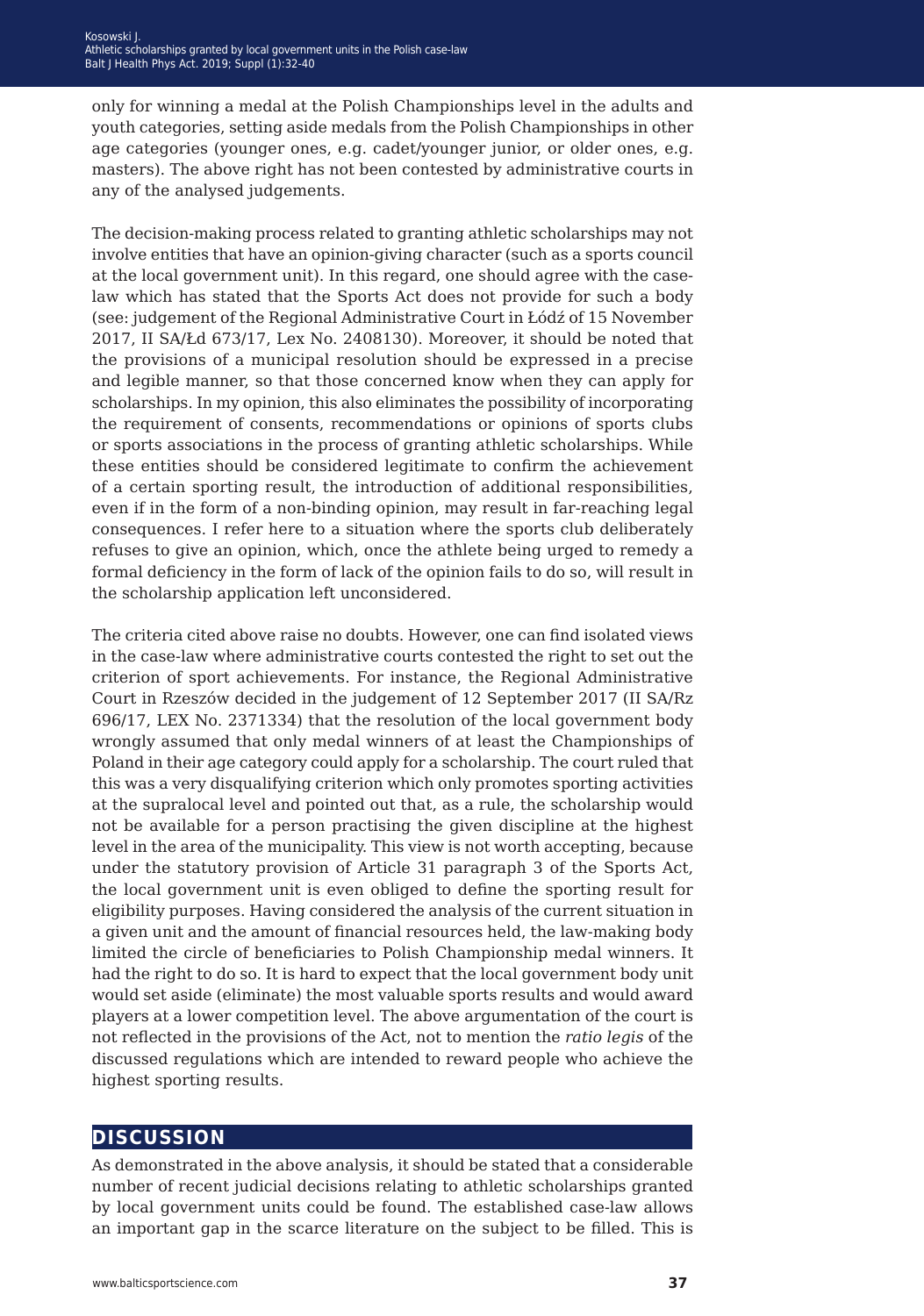so because the available literature in the field of sports law is hardly helpful in the interpretation of the basic criteria for granting the scholarships. The views expressed there, while deserving approval, are nonetheless fragmentary and do not form a material for comprehensive research. Therefore, one of the objectives of this study was to examine the matter in question in a comprehensive manner.

The case-law allows for the formulation of subjective and objective criteria that should be considered compliant with the provisions of the Sports Act and which implement the statutory delegation for the bodies of local government units defined in Article 31 paragraph 3 of the Act.

As regards the subjective criteria of eligibility for scholarships, the following should be considered admissible:

- 1. the condition of actual residence in a given local government unit,
- 2. introducing the possibility of granting scholarships for both sports club members and non-members,
- 3. the requirement that the athlete himself/herself submit the application.

On the other hand, the following should be considered unfounded in view of the provisions of the Act and the established case-law:

- 1. the condition of registered residence address in a given local government unit,
- 2. criterion of age excluding those who do not meet a certain age limit from the scholarship award procedure,
- 3. affiliation to a sports club,
- 4. representing a sports club based in the relevant local government unit,
- 5. enjoying a specific competition status (amateur, professional athlete).

As regards the objective criteria of eligibility for scholarships, the following should be considered admissible:

- 1. setting a list of sport disciplines which entitle the applicant to be granted an athletic scholarship, where this list does not necessarily involve indicating a specific discipline and may refer to a group of disciplines (like disciplines included in the programme of the Olympic Games),
- 2. specifying the sporting result that makes one eligible for the scholarship, and the discretion of the local government unit to define these results (at the local/supralocal/international levels),
- 3. choosing events in specific age categories that allow awarding a scholarship, e.g. setting aside the youngest age categories.

On the other hand, the following should be considered unfounded in view of the provisions of the Act and the established case-law:

- 1. awarding scholarships conditional upon a third-party opinion (sports council, sports committee, sports club),
- 2. granting athletic scholarships for all practised disciplines, as the Act explicitly provides for a narrowing down to disciplines of special importance for a given local government unit.

In the practice of the functioning of local government units, the two following basic scholarship systems can be distinguished. Much more frequent is the system that involves a kind of automatism in awarding scholarships, i.e. wherein a specific amount is assigned to a given result. This system poses one key risk to the local government unit, namely it is very difficult to foresee the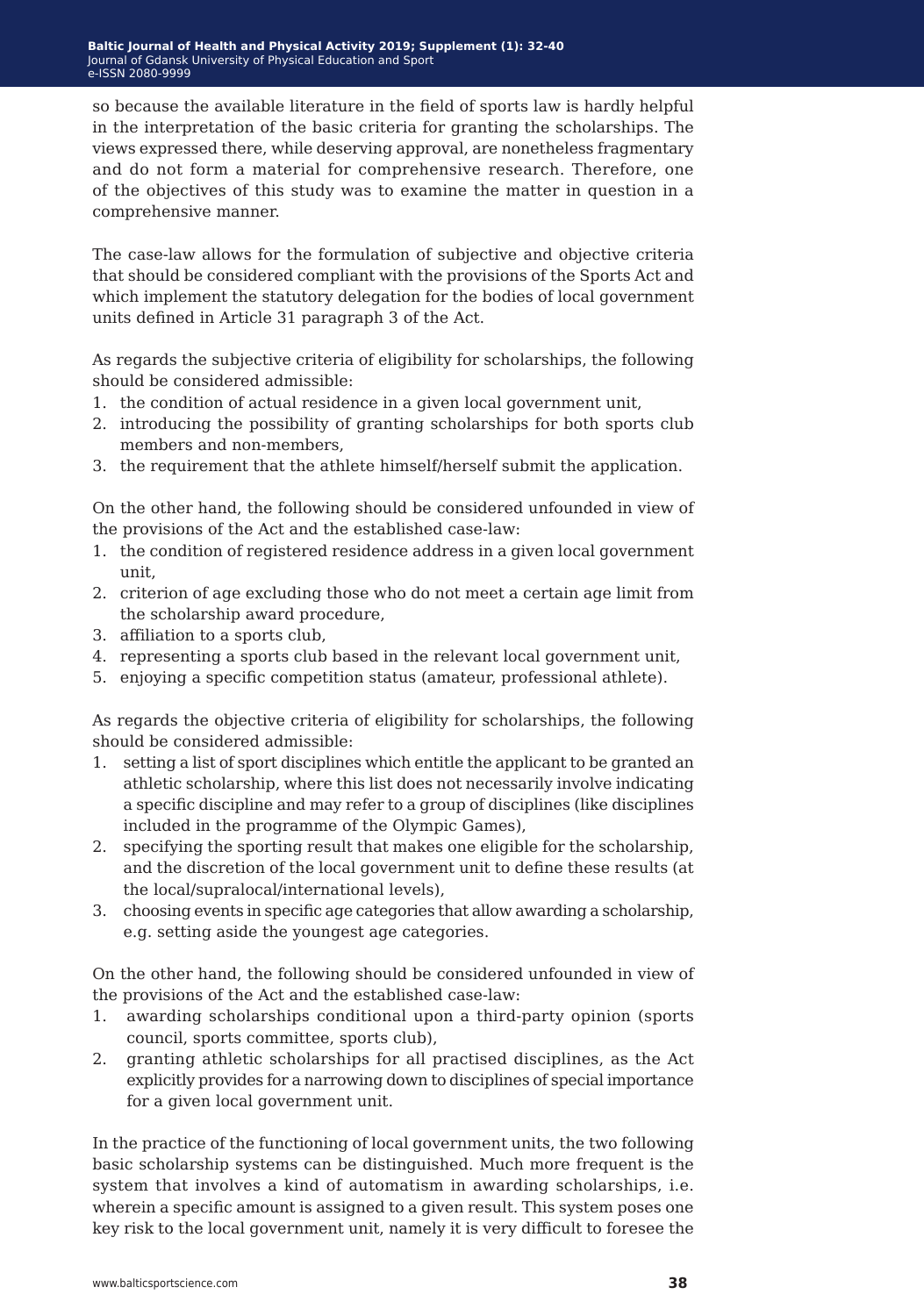total amount intended for scholarships in the budgetary resolution. Therefore, this may entail the necessity to make amendments in the budgetary resolution during the year. The second system consists in defining a ranking list and rewards people having the highest number of scored sports results. It allows the unit to use a predefined amount of funds, but it does not guarantee that the person who obtained the result specified in the resolution will qualify as entitled on the ranking list. It should be noted that with proper determination of the subjective and objective criteria, and using the above guidelines, both of these scholarship award systems should be considered acceptable in view of Article 31 of the Sports Act.

## **conclusions**

Having regard to the above analysis, a general conclusion may be made that it is impossible, under the Polish Sports Act currently in force, to draw up a resolution by a local government unit's law-making body that would fully reflect the intentions of the local government authorities. Based on my own experience, I can state that local government units usually strive to support their "indigenous" sports clubs, i.e. those based in a given locality. They perceive this as an element of the policy of promotion of their commune, such as by showing the name of the club in competition media releases, or their coat of arms/ logotype on the sportswear. An athlete who represents a club from elsewhere cannot provide such an advantage.

Detailed conclusions should be divided into two groups. The first group includes comments referring to the law as it is. Although, based on the current wording of Article 31 of the Sports Act, it is impossible to implement the intentions of local government units, it is worth promoting to put in practice the proposed solutions in terms of shaping the subjective and objective eligibility criteria for athletic scholarships. These criteria, if correctly defined, will allow the local government unit to partially meet the assumptions and make the regulations compliant with the sport development strategy of the unit. Thus, it will avoid a quite time-consuming court procedure of examination of the compliance of the resolution with the law. A procedure which, as evidenced in most of the caselaw, will not bring positive effects for a given unit.

The second group of conclusions concerns the necessary, in my opinion, change in the provisions of the Act itself, in a way similar to the amendments made in relation to scholarships awarded by the minister competent for physical culture (Article 32 of the Sports Act). By this I mean making local government units absolutely free to define the subjective and objective criteria. This is due to the fact that scholarships are funded from the resources of a given unit, and thus it is the unit who should determine the conditions for benefit granting. The existing regulations and established case-law limit this freedom significantly. In this regard, it is possible to consider the following wording of Article 31 paragraph 3 of the Sports Act: "The law-making body of a local government unit shall define, by way of a resolution, detailed subjective and objective conditions, rules, procedures for granting and deprivation, and the types and amounts of athletic scholarships, prizes and distinctions referred to in paragraphs 1 and 2."